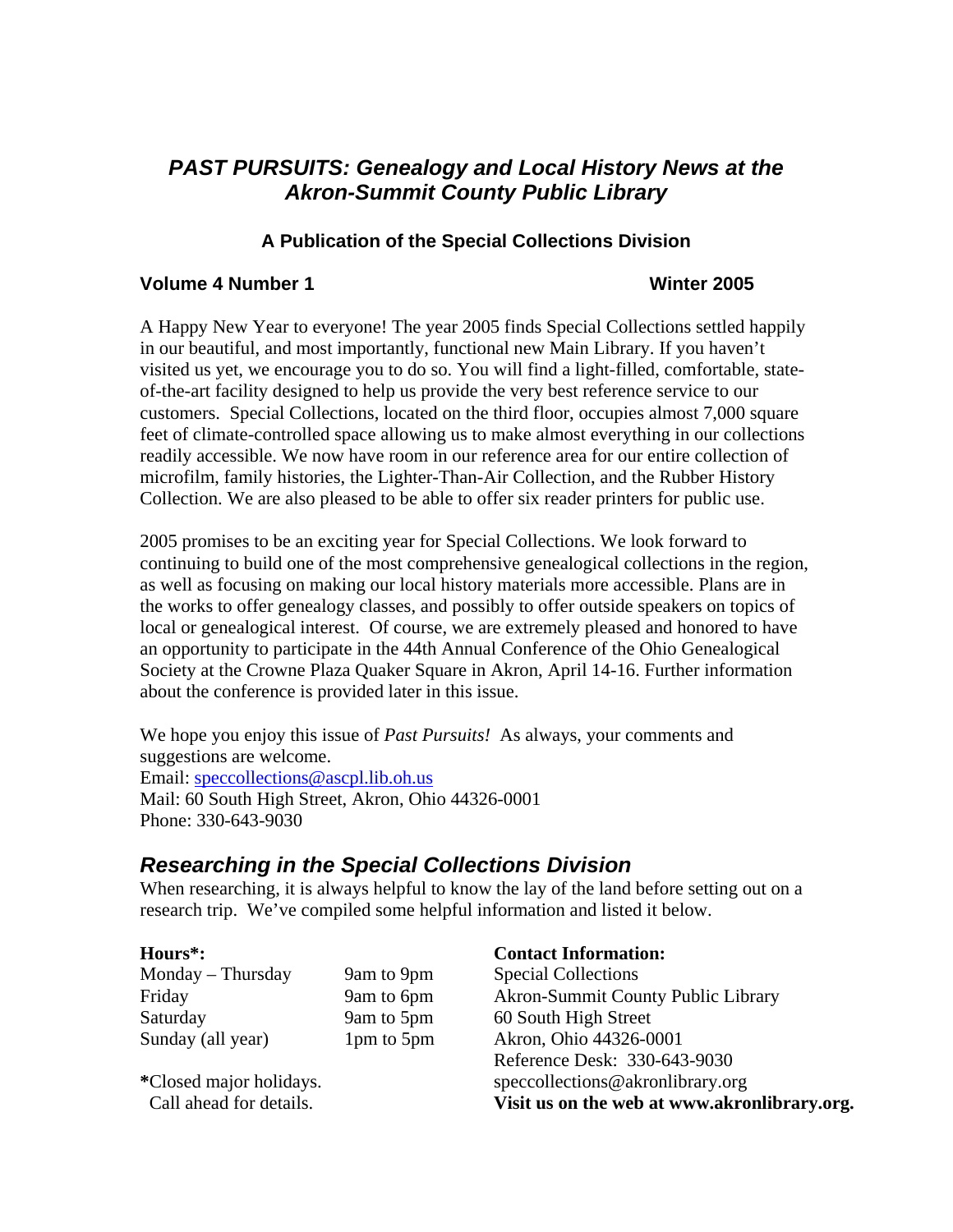## **Key information for your comfort and convenience:**

## **Copying:**

- 6 new microfilm reader-printers and a new photocopier are located in Special Collections.
- Copies are 5 cents each for letter or ledger size paper.
- Machines accept coins only but will give change. You may want to bring coins with you. If you forget, you can always request change at the Circulation Desks on Floor One or Floor Two.

## **Food and drink:**

- No food or beverages are allowed in the Special Collections Division. Water fountains are located nearby.
- A café will open on the first floor in 2005.
- A number of sandwich, pizza and coffee shops are located within a five to ten minute walk from the Library. Some are only open during the day on Monday – Friday. See a Special Collections staff member for other options.

## **Parking:**

- Parking deck is attached to the Library. You can enter the Library directly from the second floor of the parking deck. Maximum parking fee is \$6 (as of February 2005). Library patrons receive the first hour free. Take your ticket stub to the Security Desk to be stamped before exiting the Library. Parking deck is free weekdays if you enter **after 6pm** and **free** on Saturdays and Sundays.
- Some street/ metered parking is available. Nearby lots also available.

## **Personal Items:**

- Temperature is kept cool. As with most special libraries, layers and an extra sweater are always a good idea.
- Self-serve lockers are located in the Special Collections Division. Lockers are free but do use a quarter key return option. A coat rack is also available.
- Handbags and waist packs are permitted. However, briefcases, backpacks and large tote bags will need to be stored in a locker.
- Pencils, binders, notebooks and laptop computers are welcome. Pens, coats, and laptop cases will need to be placed in a locker.

• Check with a staff member regarding use of cameras and hand held scanners.

**Technology:** 

- Public computers with Internet access are available in Special Collections. While the public may use the computers in Special Collections, priority is given to genealogy and local history patrons. (Note: The new Main Library has 174 computers for public use.)
- Laptop friendly with plenty of outlets.
- Patrons do need an Akron-Summit County Public Library card to use the Internet and Research Databases at the Main Library or any of the 17 branches. Anyone living, working, or attending school in Ohio may obtain a FREE library card by registering at Main Library, a branch library, or the bookmobile. Stop at the Circulation Desks on Floor One or Floor Two to obtain a library card so that you may use Ancestry Library Edition, Heritage Quest and New England Historic Genealogical Society databases.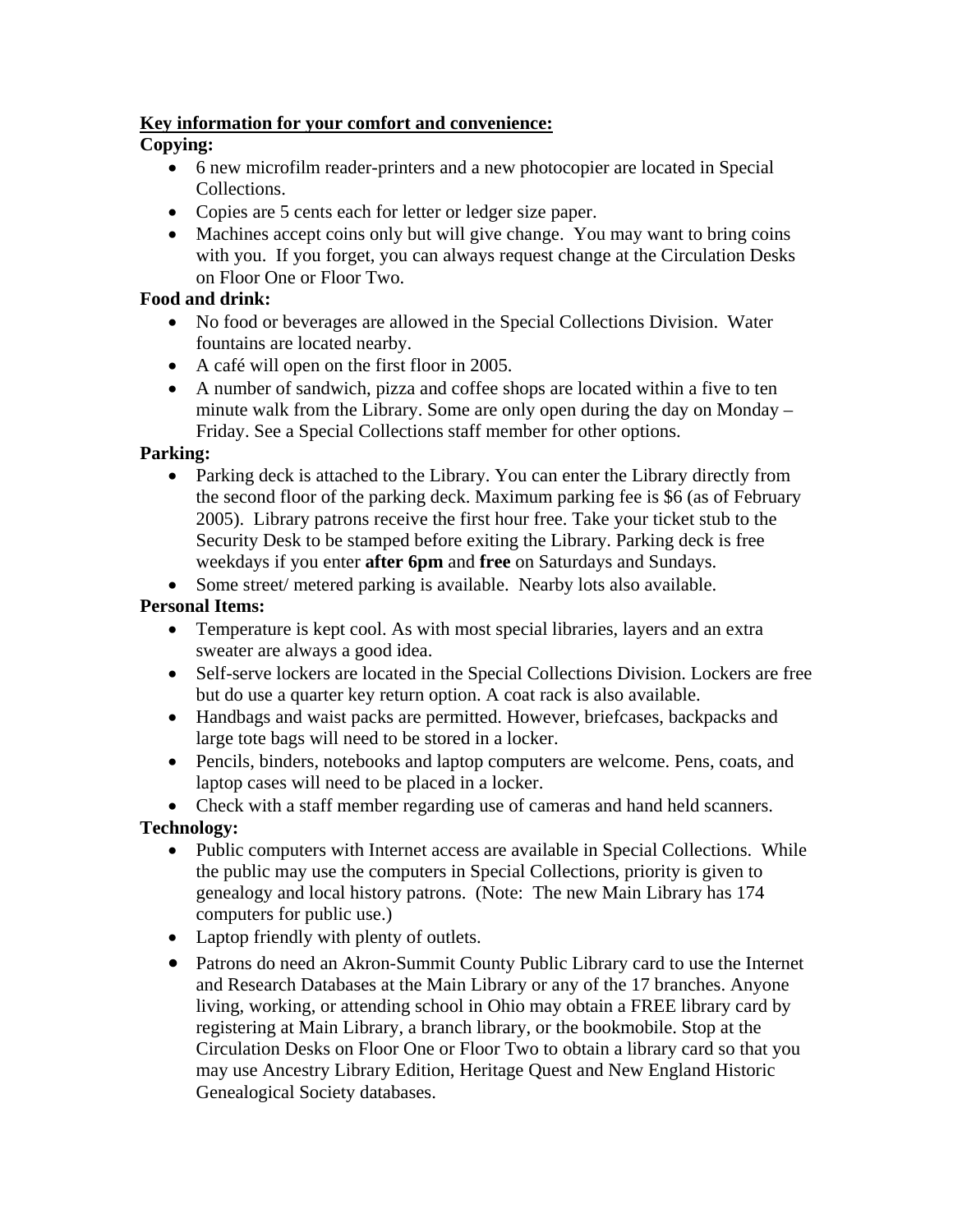# *Genealogy Collection Highlights and Updates*

## *Ohio Death Certificates: Exciting Addition*

The Ohio Historical Society announced the release of the Ohio Death Certificates and Index, 1945-1954. The Special Collections Division has received the microfilm index, 1945-1954. The microfilmed certificates have not yet been officially released for purchase but we will place the order for purchase as soon as they are. If you would like to be placed on a mailing list to receive the first word of the arrival of the microfilmed death certificates for 1945-1954, please email Marie Herlevi at [mherlevi@akronlibrary.org](mailto:mherlevi@akronlibrary.org). Just as a reminder, we do hold the microfilmed Ohio Death Certificates, along with indexes, for 1908-1944.

## *Summit County Naturalizations*

The long awaited Summit County Naturalizations on microfilm have finally arrived, been labeled, and are available for use. The microfilm actually consists of three different collections, totaling 77 reels of microfilm.

- Naturalization records, 1859-1906 Probate Court, Summit County, Ohio
- Naturalizations, 1849-1930 Court of Common Pleas, Summit County, Ohio
- Summit County, Ohio, Naturalization card file, ca. 1842-1977 District court, Summit County, Ohio

Full descriptions of the collections can be found on the Family History Library Catalog at [www.familysearch.org.](http://www.familysearch.org/) Use a *Place Search* using "Summit" as your keyword.

## *Atlases of Historical County Boundaries*

County boundaries have changed over time. It is possible that your ancestor, without moving, could appear in one county in the 1830 United States Federal Census and in yet a completely different county in the 1840. Many of us turn to the Atlases of Historical County Boundaries, a project of the William M. Scholl Center for Family and Community History at the Newberry Library, to track the changes of the areas in which our ancestors lived. Special Collections has the 19 published atlases of the project. In 2001, the project changed from printing hard copy atlases to making atlases available digitally. Four states, not available in hard copy, are currently accessible online: California, Virginia, West Virginia, and Wyoming. To learn more about the project, its importance for research, and to view the four states mentioned above, please visit the project site at [http://www.newberry.org/ahcbp/ie/index.html.](http://www.newberry.org/ahcbp/ie/index.html) Make the most of this resource, both in hard copy and online.

# *Local History Collection Highlights and Updates*

## *Volunteers Needed:*

Interested in local history? Comfortable working with computers? Have a little spare time? We need you! One of the more exciting projects Special Collections is involved with is the creation of a database for the Frank E. Lawrence Collection housed at the Tallmadge Branch Library. This collection represents decades of research and collecting by the late Tallmadge historian, Frank Lawrence. It includes documents, photographs, newspapers, and artifacts pertaining to the history of Tallmadge. We are most grateful to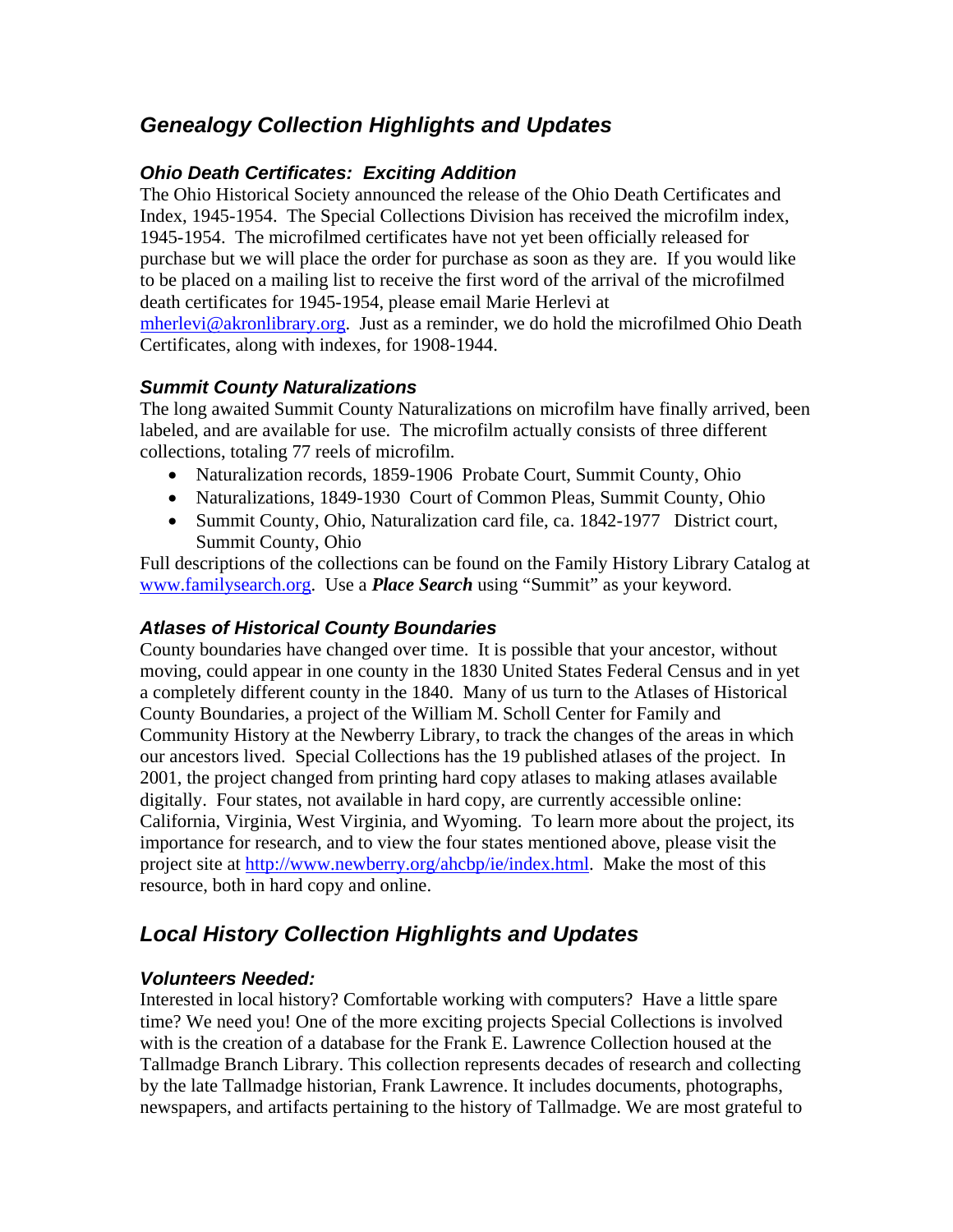our enthusiastic and dedicated volunteer, Jim Mackey, who has devoted many hours to extracting and inputting data from the documents and photographs into this database. When the project is complete, our community will have unprecedented access to the history of Tallmadge. We are in need of folks who would be willing to help with data entry for this database. If you are interested, please contact Judy James by phone, 330- 643-9041 or email, jjames@akronlibrary.org.

## *German Heritage Exhibit*

We hope all of our Summit County readers had an opportunity to visit the Christkindl Market at Lock 3 in Downtown Akron during the holidays. The City of Akron hosted a number of German craftspeople and vendors from Akron's sister city, Chemnitz, Germany. Among the wares offered by these visitors were blown glass ornaments, wood carvings, and lace. Also featured were ice skaters, dancers, and musicians from the region. In recognition of our community's rich German Heritage, the Special Collections Division has installed an exhibit highlighting Akron's German roots. It may be viewed on the Third Floor of Main Library through February.

## *Jacob Lawrence Exhibit*

Jacob Lawrence is perhaps one of our country's most recognized African-American artists. His work was greatly influenced by American art of his day, his interest in African-American history, and Harlem of the 1930s where he lived and worked. Many of his works depict the life and hardship of African Americans. During the month of February, the Akron-Summit County Public Library is proud to display a series of twenty-two original prints by Lawrence illustrating the life of abolitionist, John Brown. This important collection has been generously loaned to us by the University of Akron. It may be seen in the exhibit case in the Special Collections Division.

# *Gifts*

**We would like to thank the following individuals for their recent gifts:** 

**Richard Acker** for *Santa Cruz County History Journal, 1995, 1997, 1998.* 

**The Barberton Historical Society** for photographs of O.C. Barber and the Anna Dean Farm.

**Robert Capanna** for *On Her Mother's Side: the Story of the Eriksen Ancestors of Karen Anna Kingsland Capanna* and *Celebrating 75 Years of Building a Christ-Centered Community: a History of St. Paul Church.* 

**Bob Champlin** for Akron Beacon Journal inserts and articles pertaining to the 50<sup>th</sup> anniversary of William O'Neil's service with General Tire.

**Michael Cohill** for a collection of photographs of the family of Mary and Clarence Williams, former owner of the Akron Silver Plate Company.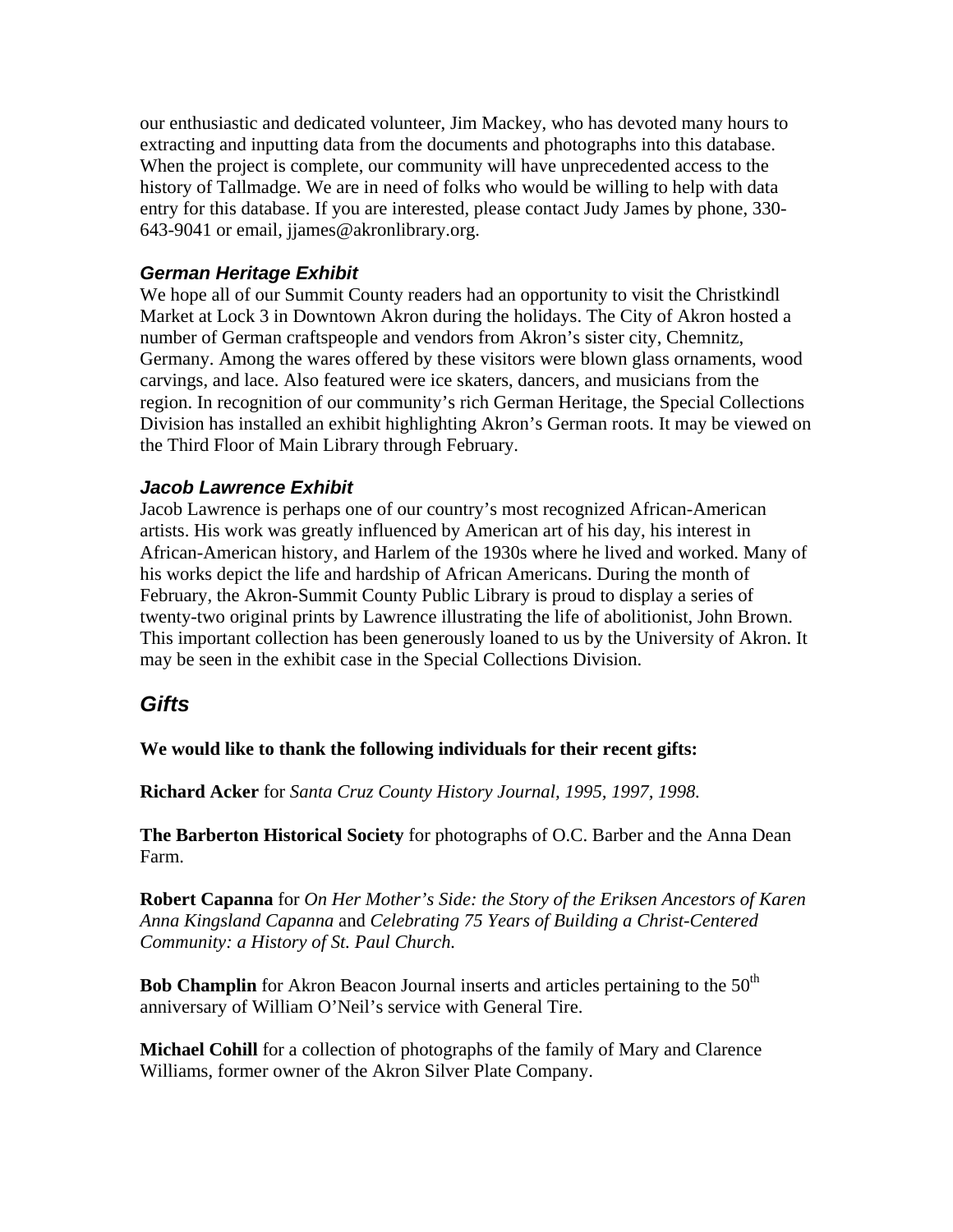**Cuyahoga Valley Chapter, OGS,** for funds to purchase *Images of America: Brecksville*. (Honorarium/ Marie Karas Herlevi)

**Ott Gangl** for numerous photographs of Akron area personalities, landmarks, and events taken during his tenure with the *Akron Beacon Journal.* 

**Richard Gardner** for four copies of *Memories of Ellet: Only Yesterday,* by Richard Gardner.

**Bernie Gnap** for coloring and children's activity books published by the Saalfield Publishing Company.

**D. Ray Heisey** for *Healing Body and Soul: the Life and Times of Dr. W. O. Baker.*  Brethren in Christ Historical Society, 2004.

**Nancy Howell** for sixteen genealogy books on Kentucky, Ohio, and West Virginia.

**Jewish Genealogy Society of Cleveland** for funds to purchase *Merging Traditions: Jewish Life in Cleveland* and *Finding Your Family History in Northeast Ohio.* (Honorarium/ Marie Karas Herlevi)

**The Kenmore Historical Society** for two copies of the 2005 Kenmore Historical Society calendar.

**Paul E. Kaup** for *Jack Dennis Stonestreet: His Descendants and Ancestors.* 

**Susan Franks Leininger** for *Michael Franks Family History and Genealogy (Six Generations)* annotated and indexed reprint originally published in 1979, by Alice Rowley Franks and Donald Sublette.

**Julie Lowery** for numerous issues of the East High School *Caravan* yearbooks and school newspapers, 1929-1932.

**Sandford Silverman** for *Cleveland Kol, 1989-2001* (newsletter of the Jewish Genealogy Society of Cleveland).

**Bob and Sylvia Stack** for the family history, *Briggs.* 

**Phyllis Taylor** for a photograph from the old Akron Western Union Telegraph Co. and several books published by the Saalfield Publishing Company to add to our collection.

## **Sounds of Summit Local Music Collection Gifts:**

**Kevin Eblen** for submitting biographical information and copies of his solo recordings as well as other musical projects with which he was involved.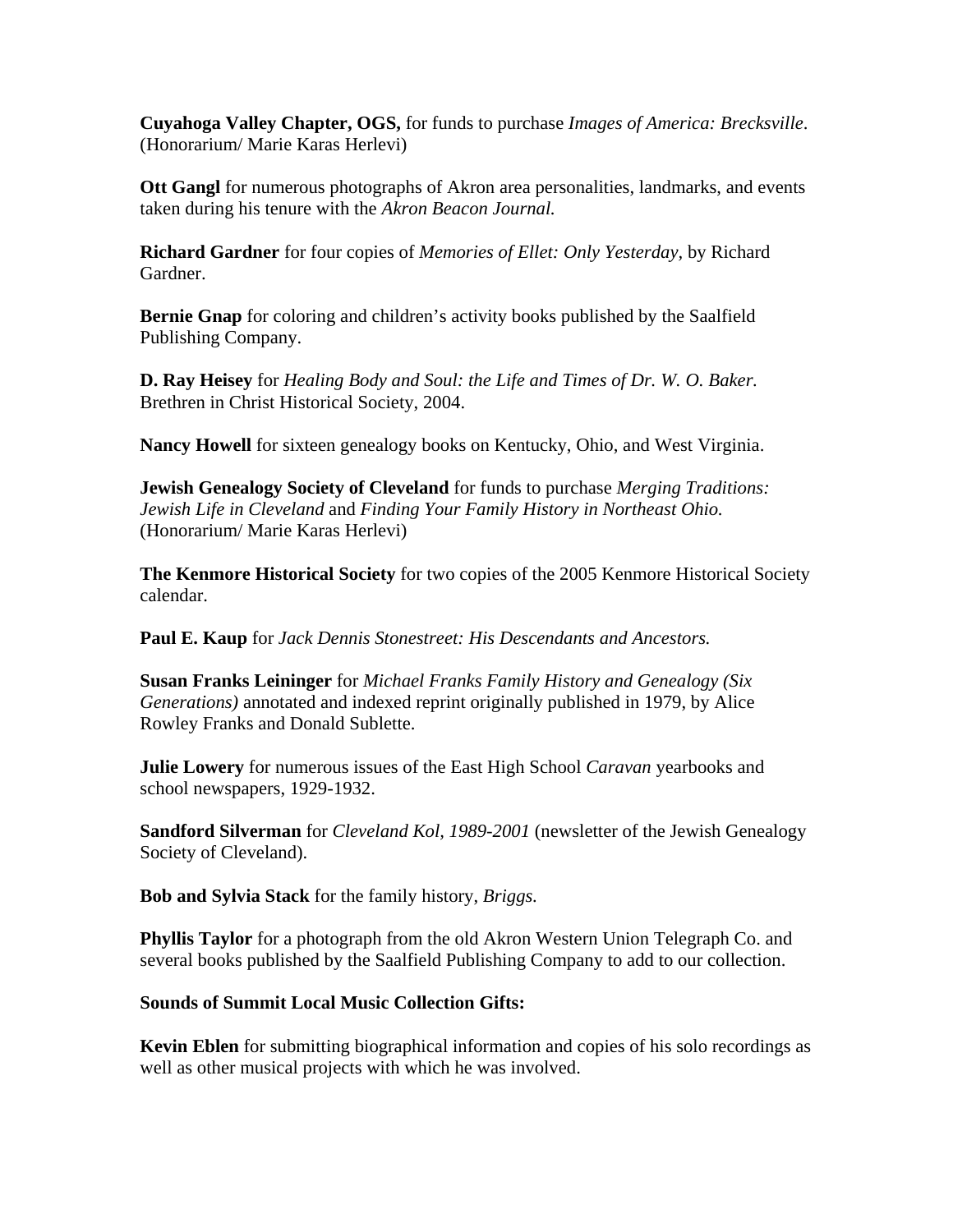**Justin Kyer** for donating and original 45 rpm vinyl copy of the "Akron-Canton" Hometown Song" by the Sensational Six, as well as other materials related to our Local History Collection.

**Tim Prentice** for donating CDs by the band Joy Circuit.

**Jon Mosey** for copies of his recordings: "Both Side of the Heart", "Stories and Lies", "Up Around the Bend".

**Dale Galgozy** for three copies of his documentary films: "Hillbilly Idol" and "Stop, Look, and Listen".

**ASCPL staff members Ray Carmen and John Lee** for their continued support and donations of CDs by Kinski Spiral and other local artists, respectively.

# *Upcoming Events*

• Please email Marie Herlevi at  $m$ herlevi@ascpl.lib.oh.us if you would like us to include your genealogy or local history event.

## **AKRON-SUMMIT COUNTY PUBLIC LIBRARY – NORTHWEST BRANCH**

## *Discovering Your Jewish Relatives: Then and Now* by Richard Spector *Wednesday, April 6, 2005 at 1pm*

This is a beginner's genealogical guide to going back in time to discover your ancestral family and to finding living relatives you didn't know you had. The presentation will acquaint you with the basic tools and resources for building your Jewish family tree. The discussion will include how to get started with the internet and other more traditional genealogical resources such as vital statistics and microfilm records.

NOTE: Please register in advance for this program by visiting the Northwest Branch or by calling 330-836-1081.

## **CASCADE LOCKS PARK ASSOCIATION**

## *Mustill Store Greeters… Refresher and Training*

*Saturday, March 12, 2 p.m. – 4 p.m.* 

Open to all current and prospective volunteers. Duties of a greeter include talking with visitors about the store exhibits and light selling of books, postcards, and bottled water. Training is provided and the average time commitment per shift is 3 hours. We always need volunteers in this capacity, so please consider joining us to learn more about the volunteer position!

*Annual Spring Canal Clean-up* 

*Saturday, April 30, 8:30 a.m.-12:30 p.m.* 

CLPA and EnviroScience Inc. volunteers join forces again to clean up the canal and the Little Cuyahoga River. Meet at the Mustill Store. Lunch will be provided. Call CLPA for details.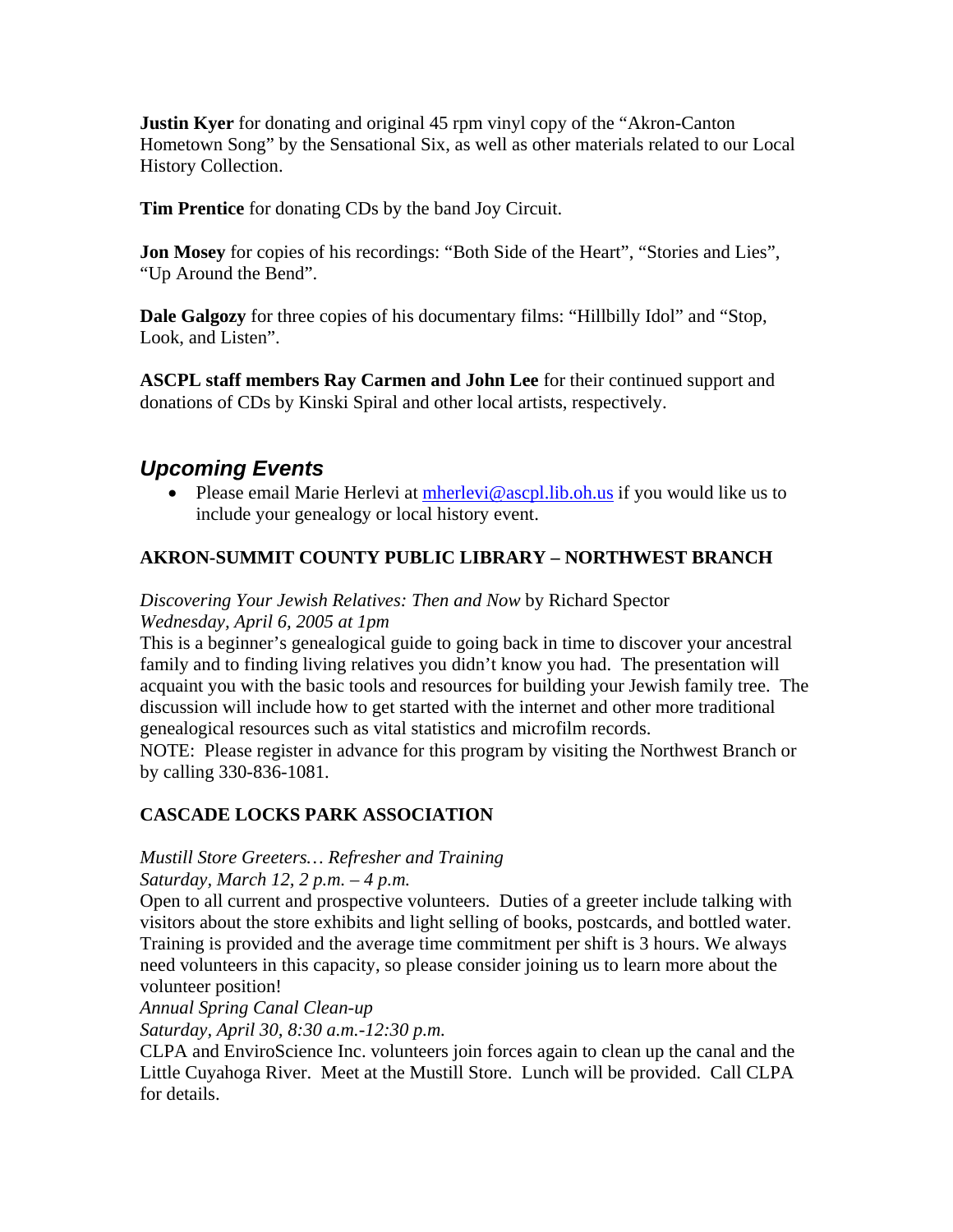## *Cascade Locks Park Hike*

*Saturday, February 5, 2 p.m. – 3:30 p.m.* 

Take a stroll along the Cascade Locks with National Park Ranger Tom Nash to learn interesting and sometimes surprising insights about the world's canals, past and present. Meet at the Mustill Store.

## **COMPUTER ASSISTED GENEALOGY GROUP-CLEVELAND AREA MEETING**

*A Positive Genealogical Resource – DNA and Digging Up Your Ancestors Saturday, February 19, 2005* – Doors open at 9 a.m.; meeting 9:30 a.m. with general program/speaker. Breakout sessions for the major genealogy software programs start at 11 a.m.; brown bag lunch; computer fundamentals from 1-2 p.m. Fairview Park Regional Library, 21255 Lorain Road, Fairview Park, Ohio Morning Program: A Positive Genealogical Resource – DNA by Dick Rose Genealogy by genetics is the greatest addition to Genealogy since the creation of the Family Tree! *Ethnic and Geographic Origins*: All Y-DNA tests allow you to identify your ethnic and geographic origins, both recent and far distant on your direct male descending line. Among others, you will be able to check your Native-American or African Ancestry as well as for the Cohanim Ancestry. The mtDNA of females and the female lineage of males (HVR1) will also be discussed. Dick will illustrate the program with the results of his own test and show the effects reported as well as the turn-about in his research path.

Afternoon Program: Digging Up Your Ancestors with Jean Hoffman. Prepare for cemetery research online or in person (when you visit the smallest parcel of land your relatives own), request lookups or transcribe a cemetery. FURTHER INFORMATION:

Contact: Bill Frank, CAGG President, (440) 734-2021 or visit our web site at www.rootsweb.com/~ohcagg/

The Computer Assisted Genealogy Group was formed in 1991 to 1) encourage the use of personal computers for researching and processing genealogy data and 2) provide the resources for computer assisted genealogy education. Meetings of the Computer Assisted Genealogy Group-Cleveland Area are held nine times a year at the new Fairview Park Regional Library, 21255 Lorain Road, Fairview Park, Ohio. Normally on the third Saturday of each month; no meetings are scheduled in July, August or December. Guests are welcome.

## **GREAT LAKES CHAPTER, ASSOCIATION OF PROFESSIONAL GENEALOGISTS**

## *Advanced Genealogy Discussion Group*

*Saturday, February 19, 2005 at 10 a.m.* 

The Great Lakes Chapter of the Association of Professional Genealogists is sponsoring an Advanced Genealogy Discussion Group. The next meeting is on Saturday, February 19, 2005. The purpose of the group is to discuss advanced genealogical methodology as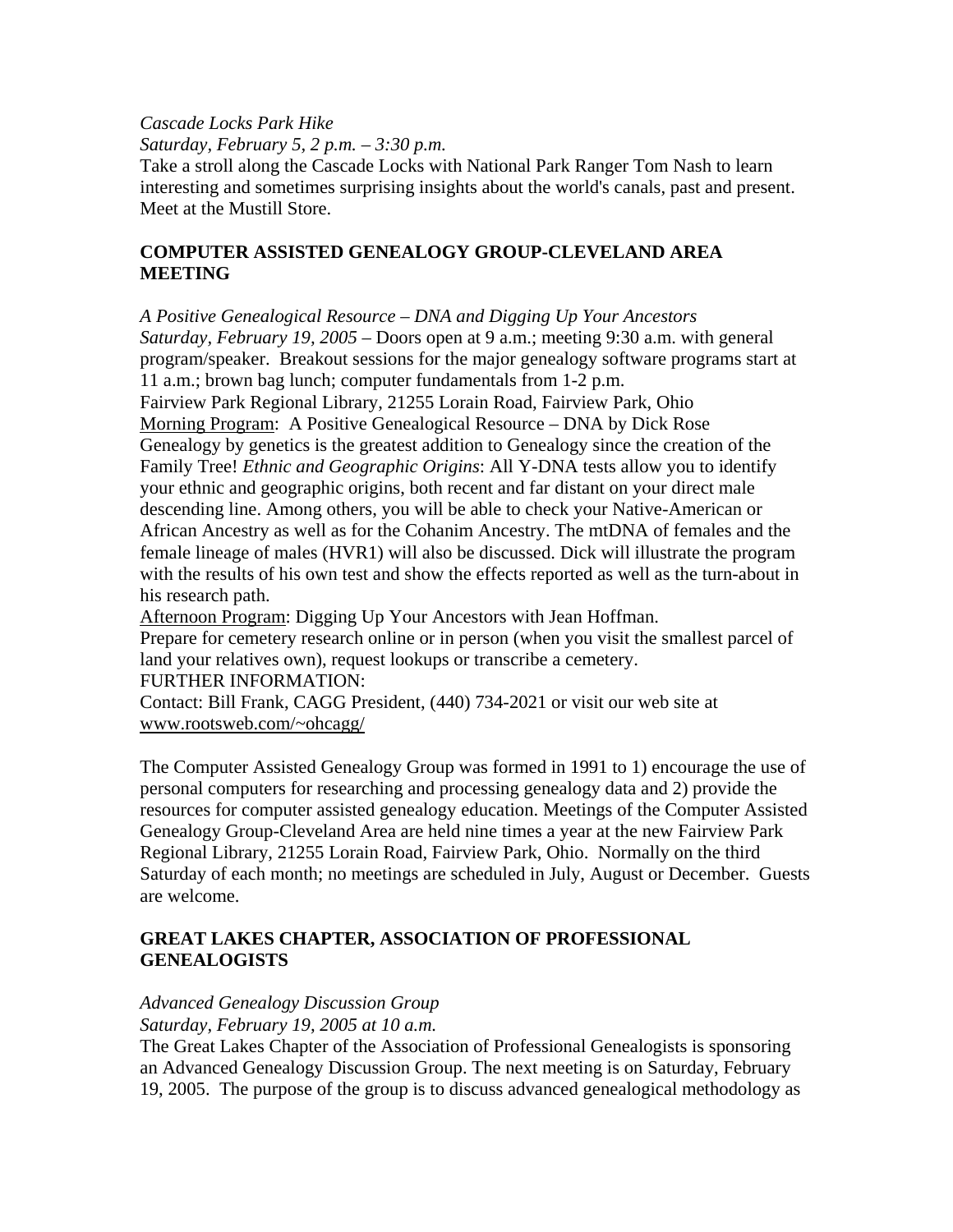presented in case studies that have appeared in various scholarly genealogical publications.

The group meets the \*third\* Saturday of the month, starting at 10:00 am, at the Akron-Summit County Public Library, meeting room 3. The library is located at 60 South High St., Akron, OH. The meetings last about one and one-half hours. \*Note change of location.\* The discussions are free but pre-registration is required. Any experienced genealogical researcher is welcome to enroll.

As a pre-requisite, participants should be familiar with Dr. William M. Litchman's article, "Teaching Analysis, Logic, and the Research Process: A Seminar Approach", from the NGS News Magazine, Nov/Dec 2000, pages 340-343. Each participant is requested to read several times, in advance of the meeting, the article to be discussed at the meeting. The article chosen for the February 19, 2005 discussion appeared in the National Genealogical Society Quarterly, Vol. 78, no.2, June 1990. It is titled "Backtracking through Burned Counties: Bonds of Louisiana, Mississippi, Georgia, and the Carolinas" beginning on page 98.

To register, or for any questions, contact Donna Gruber at dig@bright.net or call (419) 846-3533.

## **OHIO GENEALOGICAL SOCIETY**

*44th Annual Conference of the Ohio Genealogical Society From Farmland to City Streets: Our Ancestors' Changing Environments April 14-16, 2005* Crowne Plaza Quaker Square, Akron, Ohio Registration booklets are available in the Special Collections Division at Akron-Summit County Public Library. You can also download a copy of the registration booklet from the Ohio Genealogical Society website, www.ogs.org.

## **SUMMIT COUNTY HISTORICAL SOCIETY**

*Victorian Valentine Workshop Saturday, February 5, 9:30 – 11:30 a.m.*  Summit County Historical Society Carriage House \$7.00 non-SCHS members / \$6.00 SCHS members. Please call 330-535-1120 for reservations.

*Celebrate the Season of Love: Food and Wine experience Saturday, February 5, 6:00 – 8:00 p.m.*  Perkins Stone Mansion Call 330-535-1120 for details and reservations.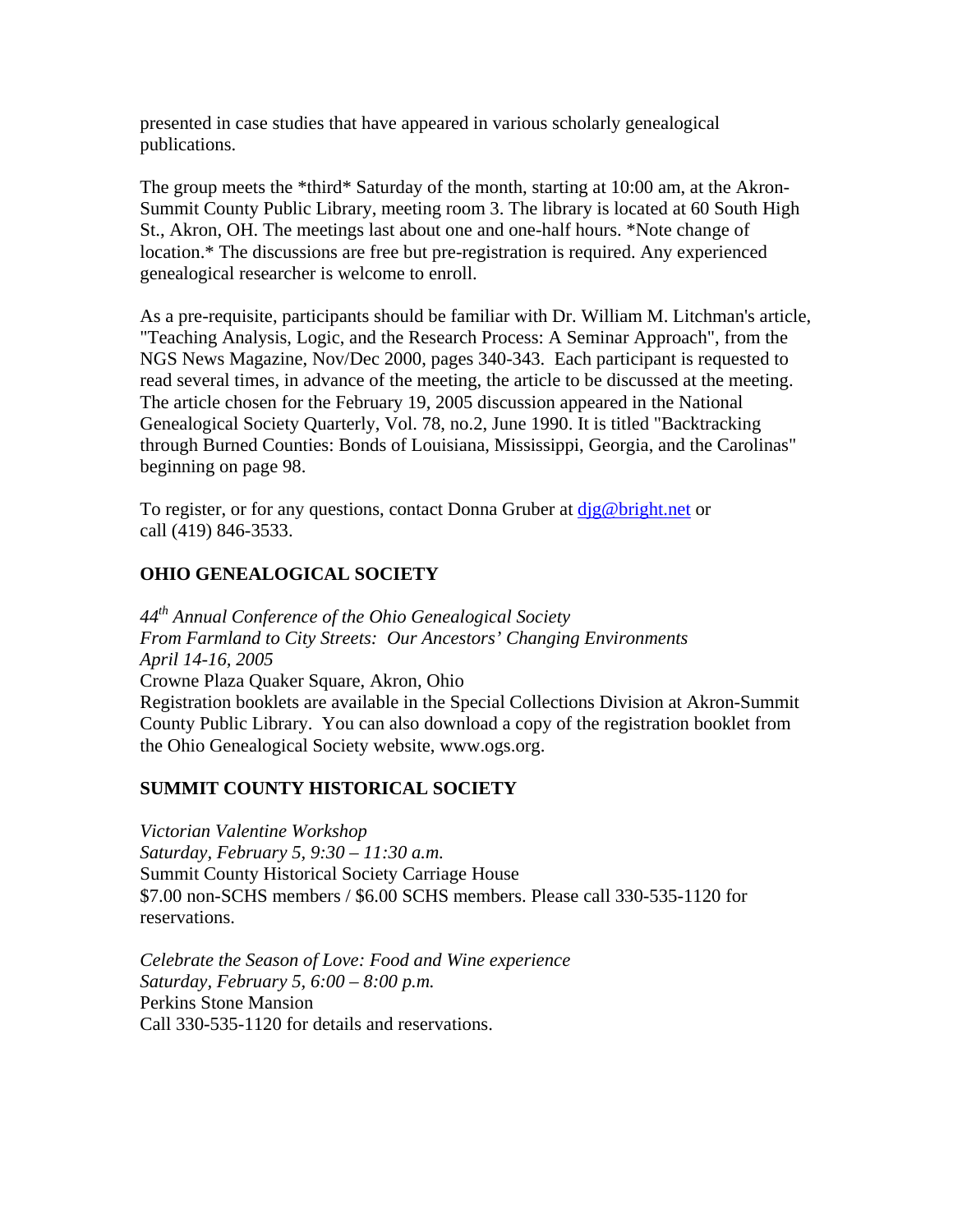## **SUMMIT COUNTY CHAPTER, OHIO GENEALOGICAL SOCIETY**

All meetings in 2005 will be in the Akron-Summit County Public Library, 60 South High St., in downtown Akron on the third Saturday of the month unless otherwise announced. Meetings are at 1 p. m. There is free parking on Saturdays at the adjacent garage.

## *Let's Plan a Reunion*

*Saturday, February 19, 2005, 1:00 p.m.* 

Members will share reunion experiences and discuss the elements to consider in planning a successful reunion. Bring photos, newsletters and memorabilia from your family reunions.

*Early Catholic Church Records in the Diocese of Cleveland* by Christine Krosel, Director of Archival Research for the Cleveland Diocese *Saturday, March 19, 2005, 1:00 p.m.* 

In addition to a discussion of what sacramental records are available and how to obtain them, Ms. Krosel will elaborate on the earliest Catholic communities in Summit, Portage and Medina counties.

## **WESTERN RESERVE HISTORICAL SOCIETY, GENEALOGICAL COMMITTEE**

These classes are part of Genealogical Institute 2005 sponsored by The Genealogical Committee, a working auxiliary of the Western Reserve Historical Society, whose purpose is to further the study of genealogy through meetings, lectures, seminars, and workshops; and to provide financial support in the acquisition of appropriate materials and equipment for the genealogical collections of the Society's Library. Note: All classes are held at the Western Reserve Historical Society Library, 10825 East Boulevard, Cleveland, Ohio 44106. For more information on any of the three classes, please contact Roger Ellsworth by phone at (216) 229-7887 or by email at [gen05wr@aol.com](mailto:gen05wr@aol.com).

*Advanced Genealogy Class—Honing Your Skills Saturday, March 5, 2005 -- 12:00 p.m. – 3:00 p.m.*  Genealogy in the Computer Age: Topics: Locating original documents, web searching techniques, connecting with others, organizing information, potpourri of websites, evaluating websites, etc. COST:

\$15 - 1/2 price parking; \$5 late fee for reservations after February  $26<sup>th</sup>$ 

## *Lunch with Your Ancestors – Exploring Genealogy and Local History Resources Housed at Western Reserve Historical Society*

*Wednesday, March 16, 2005 -- 11:00 a.m. – 1:30 p.m.* (Bring a Brown Bag Lunch.) Recording and Passing On Your Family History. Topics: Recording what you know; dating, storing, identifying photographs; locating and organizing family documents; time friendly ways to record memories, etc.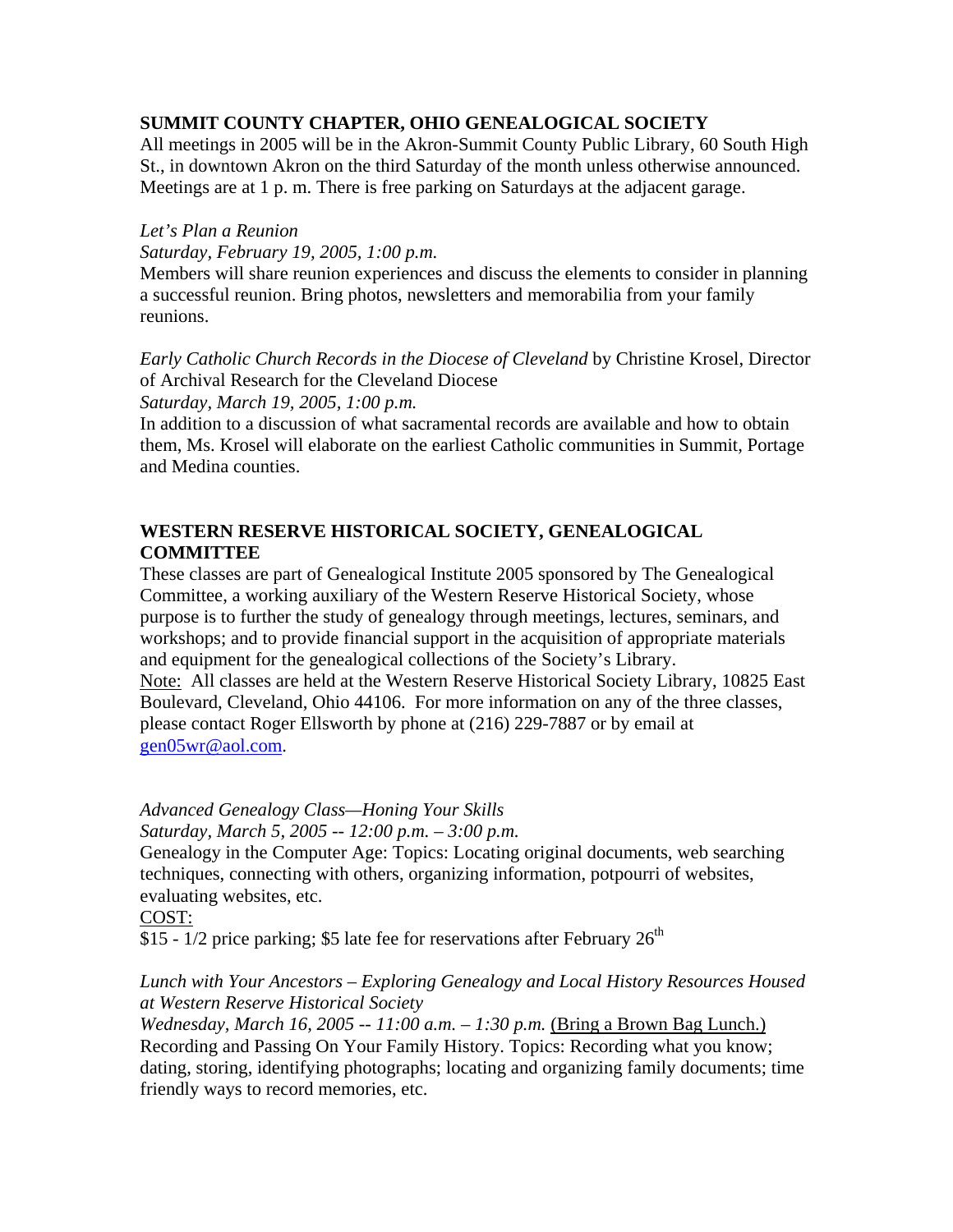COST:

\$10 -  $1/2$  price parking; \$5 late fee for reservations after March  $9<sup>th</sup>$ 

### *Beginner's Genealogy Class—Genealogy 101*

*Saturday, March 26, 2005, 12 p.m. – 2 p.m.* 

Genealogy 101 – This class is for the person who is new to tracing their roots. Topics: getting organized, research process, charts and forms, home sources, interview, source citation, brief introduction to preservation, internet, and WRHS Library.

### COST:

\$10 - 1/2 price parking; \$5 late fee for reservations after March 19<sup>th</sup>

#### *New Books and Microfilm Received Since November 2004*

*Connecticut*  Revolutionary War Records of Fairfield, Connecticut *Delaware*  Sussex County, Delaware Wills, 1800-1813 *Georgia*  Early Records of Georgia, v. 1-2, Wilkes County *Kentucky*  Frankfort Cemetery in Kentucky, Franklin County Bardstown: Hospitality, History, and Bourbon *Maryland*  Maryland Bible Records, v. 4: Eastern Shore Maryland and Virginia Colonials: Genealogies of Some Colonial Families, v. 1-2 Guide to Genealogical Research in Carroll County, Maryland Abstracts from the Land Records of Dorchester County, Maryland, v. A and v. L Records of the Almshouse of Prince George's County, Maryland *Ohio*  Canal Society of Ohio Tour and Field Paper Publications, 1975 to 2004 The Chesapeake and Ohio Canal Historical Directory of the Ohio House of Representatives Methodism: Ohio Area (1812-1962) Images of America: Ashtabula Belmont County, Ohio 1870 Census (transcription) Carroll County: A Place to Call Home Columbiana County, Ohio Index to Cemetery Inscriptions, v. 15-24 Early Reminiscences of Fawcettstown or East Liverpool, Columbiana County, Ohio Naturalization Records Index for Columbiana County, Ohio Wiggins and McKillop's Columbiana County Directory for 1877 Atlas of Townships of Coshocton County, Ohio, 1938 Images of America: Cleveland, 1796-1929 Images of America: Cleveland's Downtown Architecture Images of America: Cleveland's Lake View Cemetery Images of America: Berea Merging Traditions: Jewish Life in Cleveland Scranton Road Cemetery, Cleveland, Ohio Choice Nook of Memory: Diary of a Cincinnati Law Clerk, James Wickes Taylor History of the Archdiocese of Cincinnati Images of America: Cincinnati Cemeteries Images of America: Bellevue and Historic Lyme Village Steubenville City and Business Directory, Jefferson County, Ohio for 1877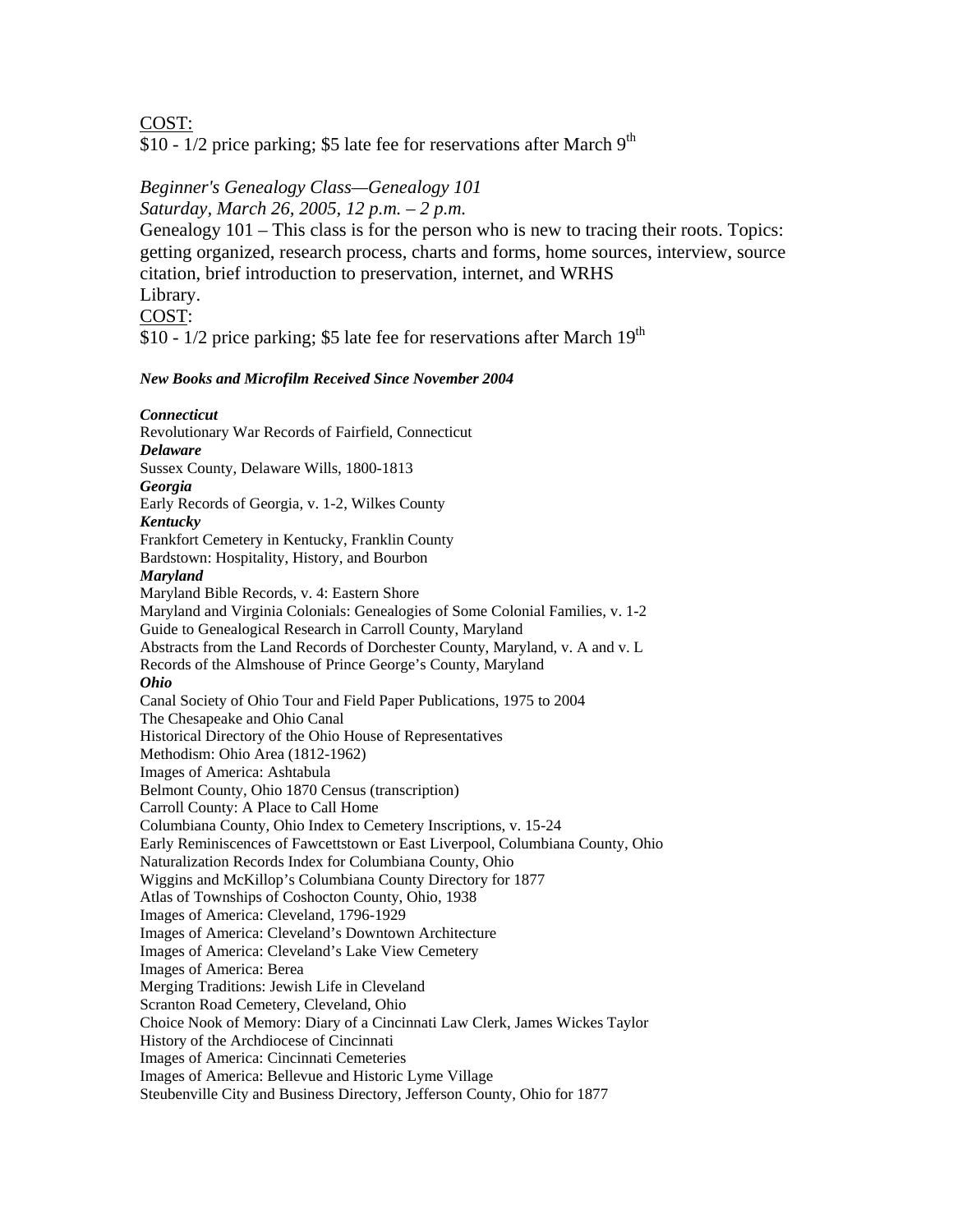Images of America: Fairport Harbor A Promise Kept: A History of the Village of Ottawa Hills Italians of Youngstown and the Mahoning Valley, Ohio Images of America: Cedar Point Sandusky County Infirmary, Fremont, Ohio, Admissions, 1880-1940 Sandusky County, Ohio Landowner Atlas, 1903 Sandusky County, Ohio Washington Township Cemeteries Early Settlers of Scioto County, Ohio Genealogical Abstracts of Scioto County, Ohio Deedbooks A, B, C Gravestone Inscriptions from Greenlawn Cemetery, v. 1-2 Canton: A Journey Through Time Images of America: Canton's West Lawn Cemetery Black America Series: Akron Washington County, Ohio 1900 Census (transcription) Wooster Cemetery: More Than Just Cemetery Tombstone Readings Images of America: Bowling Green *Pennsylvania*  175 Southwestern Pennsylvania Marriages performed by Rev. Boyd, 1802-1849 Allegheny County, Pennsylvania Revolutionary War Soldiers Births, Marriages, and Deaths of Allegheny County, Pennsylvania, 1852-1854 Catalogue of Clerics in Allegheny County, Pennsylvania up to the year 1910 Directory of Pittsburgh and Allegheny Cities, 1862-63 Ever a Frontier: The Bicentennial History of the Pittsburgh Theological Seminary Inscriptions from Chartiers Cemetery, Pittsburgh, v. 1-2 Inscriptions from Highwood Cemetery, Allegheny (now Pittsburgh), v. 1-2 Inscriptions from Two German Protestant Cemeteries (St. John Lutheran and Voegtly Cemetery) Inscriptions from Union Dale Cemetery, Allegheny (now Pittsburgh), v. 1-8 Mount of Olives Presbyterian Church, Squirrel Hill, and Mifflin Associate Reformed, Later United Presbyterian Church Parish Records of Christ Episcopal Church, Allegheny City, 1831-1863 Pittsburgh, Pennsylvania Marriages, 1803-1867 by Colonial Dames, Pennsylvania Society St. Luke's Evangelical Lutheran Church of Shaler Township and the United German Evangelical Protestant Church of Girty's Run, Parish Records from 1860-1922 Armstrong Democrat & Sentinel Genealogical Abstracts, v. 1 (July 1889-1891) and v. 2 (January 1892-December 1894) Births, Marriages, and Deaths of Armstrong, Indiana and Westmoreland Counties, Pennsylvania, 1852-1854 Early Deaths and Marriages in Armstrong County, Pennsylvania from Kittaning Area Newspapers Index to Armstrong County, Pennsylvania Wills, 1805-1900 1940-1941 Rural Directory for Beaver County, Pennsylvania Index to Indiana County, Pennsylvania Wills, 1803-1900 The Baptismal Records of Himmel's Union Church, Rebuck, Northumberland County, 1774-1846 Land Records of York County, Pennsylvania, 1746-1764 *Rhode Island*  The Home Lots of the Early Settlers of the Providence Plantations *Virginia*  Executive Journals of the Council of Colonial Virginia, v. 6 Guide to African American Manuscripts in the Collection of the Virginia Historical Society Maryland and Virginia Colonials: Genealogies of Some Colonial Families, v. 1- 2 Virginia Legislative Petitions, 1776-1782 Records of Colonial Gloucester County, Virginia, v. 1- 2 Tombstone Inscription, Page County, Virginia, v. 2 Wythe County, Virginia Vital Records: Births (1882-1884) and Deaths (1881-1884, 1886, 1888) *West Virginia*  The Appalachians: America's First and Last Frontier Beech Bottom: Ohio Then…Brooke Now